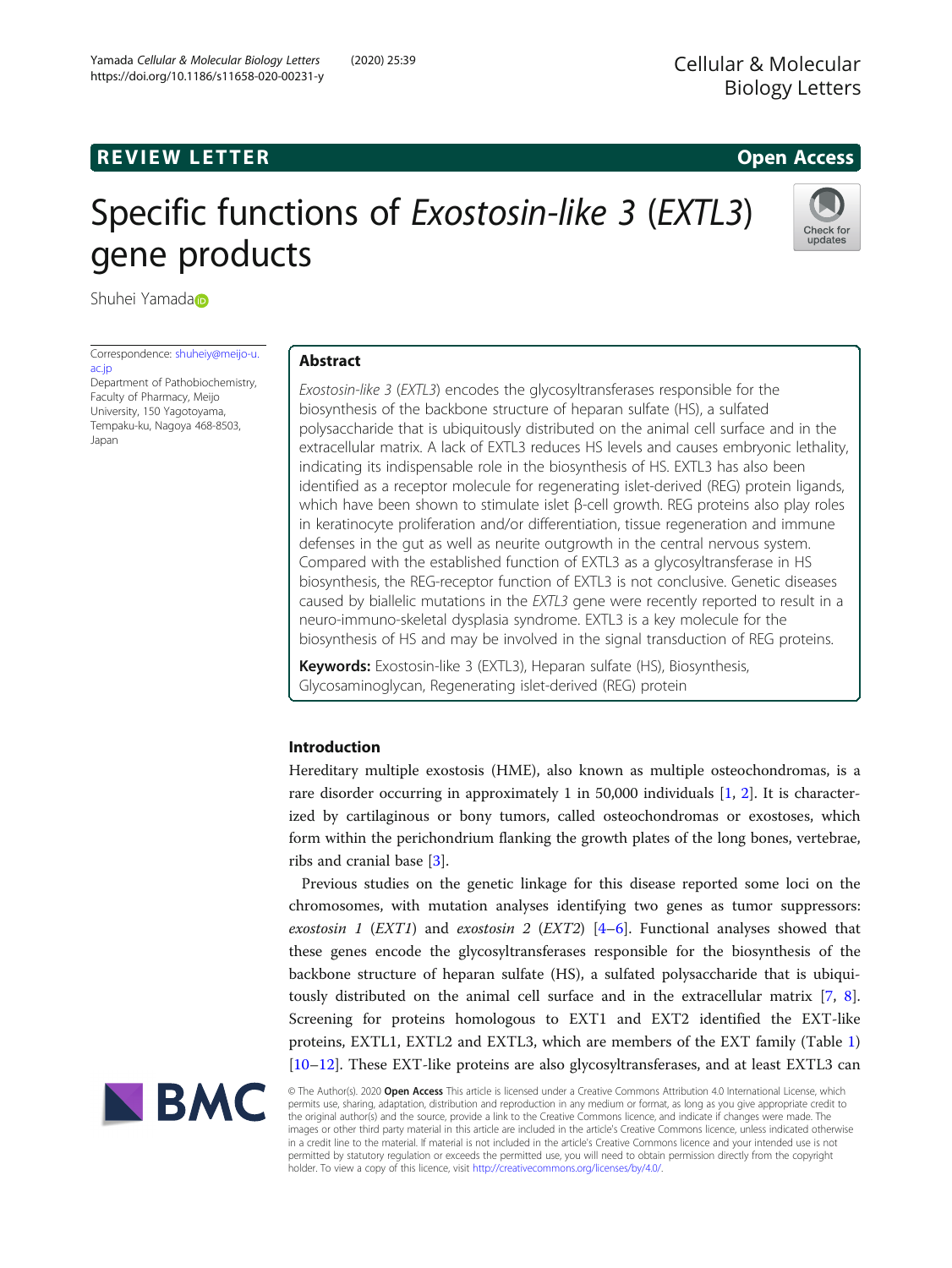| Gene              | Chromosomal<br>location | Amino<br>acid | Sequence identity<br>with EXTL3 (%) [9] | mRNA accession<br>number | <b>MIM</b><br>number          |
|-------------------|-------------------------|---------------|-----------------------------------------|--------------------------|-------------------------------|
| FXT1              | 8q24.11                 | 746           | 26                                      | NM 000127                | 133,700<br>215,300<br>608,177 |
| EXT2              | 11p11.2                 | 751           | 29                                      | NM 000401                | 133,701<br>608,210<br>616,682 |
| EXTL1             | 1p36.11                 | 676           | 23                                      | NM 004455                | 601,738                       |
| EXTL <sub>2</sub> | 1p21.2                  | 330           | 26                                      | NM 001439                | 602,411                       |
| EXTL3             | 8p21.1                  | 919           |                                         | NM 001440                | 605,744<br>617,425            |

<span id="page-1-0"></span>Table 1 Human EXT family

catalyze the chain elongation reactions of HS polysaccharides [[13,](#page-10-0) [14](#page-10-0)]. Although their involvement in HME has not yet been reported, some genetic disorders and traits related to these genes have been updated on OMIM (Online Mendelian Inheritance in Man). Table 1 shows the MIM (Mendelian Inheritance in Man) numbers of the EXT family.

This review focuses on EXTL3, a critical enzyme for the biosynthesis of HS polysaccharides. A novel function for EXTL3 as a receptor for regenerating islet-derived (REG) proteins is also discussed and congenital diseases caused by mutations in the human EXTL3 gene are described.

# Structure and functions of HS

HS is a linear polysaccharide composed of an alternating repeat of D-glucuronic acid (GlcA) and N-acetyl D-glucosamine (GlcNAc): -4GlcAβ1-4GlcNAcα1-. The amino group of the GlcNAc residue can be sulfated instead of acetylated. Some GlcA residues are C5-epimerized into iduronic acid (IdoA) residues. Hydroxy groups at the C6 position of GlcNAc/2-N-sulfated D-glucosamine and the C2 position of GlcA/IdoA may also be sulfated. A rare sulfation reaction occurs at the hydroxy group of the C3 position of 2-N-sulfated/2-N-unsubstituted glucosamine residue. These modifications provide structural diversity in HS chains (Fig. [1a](#page-2-0)), which contributes to their versatile functions, including the regulation of cell proliferation, cell differentiation and cell–cell recognition through interactions with bioactive proteins, such as growth factors, morphogens, cytokines, coagulation factors, proteases and extracellular matrix molecules [\[15](#page-10-0), [16](#page-10-0)].

# Biosynthetic enzymes of HS

The biosynthesis of HS (Fig. [1](#page-2-0)b) is initiated by the xylosyltransferase-mediated transfer of a xylose (Xyl) residue from uridine diphosphate-xylose (UDP-Xyl) to a specific serine residue on a core protein [\[17\]](#page-10-0). Two galactose (Gal) residues are consecutively transferred from UDP-Gal to Xyl and Gal-Xyl on the core protein by galactosyltransferases I and II, respectively, to form a Gal-Gal-Xyl-core protein structure. The GlcA residue is transferred as the 4th sugar residue from UDP-GlcA by glucuronyltransferase I to form the so-called linkage tetrasaccharide region, GlcA-Gal-Gal-Xyl. The first GlcNAc residue is then transferred to the GlcA residue on this tetrasaccharide by the enzyme activity of GlcNAc transferase I from UDP-GlcNAc. GlcA transferase II and GlcNAc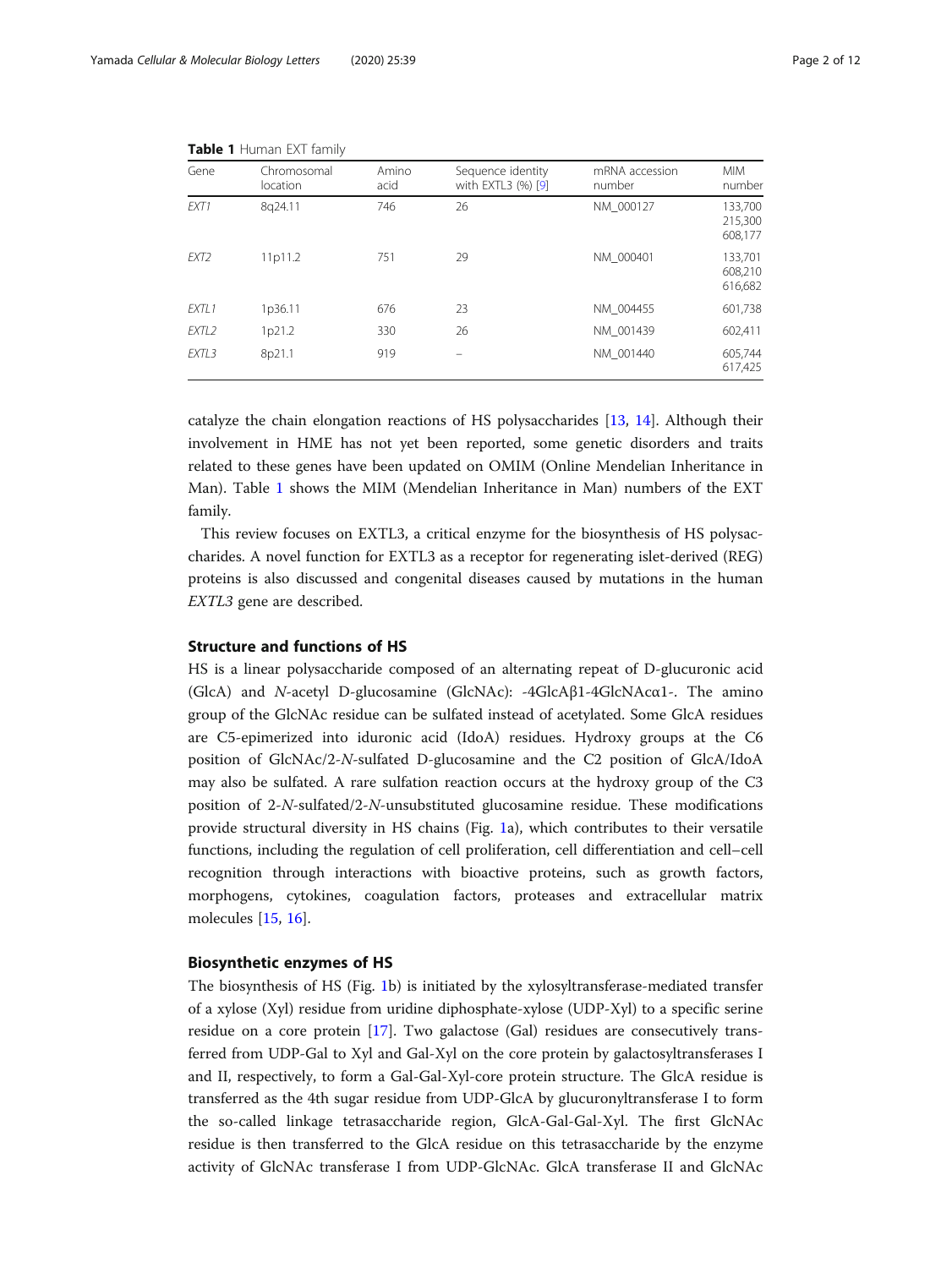<span id="page-2-0"></span>

transferase II are respectively responsible for the transfer of GlcA and GlcNAc residues from UDP-sugar donors to form the repeating disaccharide region of HS, from the 6th sugar residue to the non-reducing end. This critical reaction to form HS polymers is catalyzed by the bifunctional enzymes, HS polymerases, which exhibit the activities of GlcA transferase II and GlcNAc transferase II [\[7](#page-10-0)]. HS polymerases are encoded by the EXT1 and EXT2 genes.

The EXT1 and EXT2 proteins form a hetero-oligomeric complex in vitro that leads to the accumulation of both proteins in the Golgi to exhibit stronger activities than monomer proteins [[18](#page-10-0), [19\]](#page-10-0). EXTL1, EXTL2 and EXTL3 also exhibit glycosyltransferase activities that are involved in the biosynthesis of HS. EXTL1 exhibits the enzymatic activity of GlcNAc transferase II, but is not an indispensable enzyme for the biosynthesis of HS [[13\]](#page-10-0). Although other EXT family members are ubiquitously expressed in the human body and HS is systemically distributed, the expression of EXTL1 is restricted to the brain, liver and kidneys [\[20](#page-10-0)]. EXTL2 has been identified as the GlcNAc transferase I for HS biosynthesis in vitro [[14](#page-10-0)]. However, it does not appear to be involved in the chain elongation of HS polysaccharides in vivo, but rather in the chain termination of HS because the knockdown of EXTL2 increases the total amount of HS [\[21](#page-10-0)].

The enzymatic activity of EXTL3 was previously demonstrated to be that of GlcNAc transferases I and II using a recombinant protein [\[13\]](#page-10-0). Based on gene-silencing and overexpression experiments using mammalian cells, the in vivo activity of GlcNAc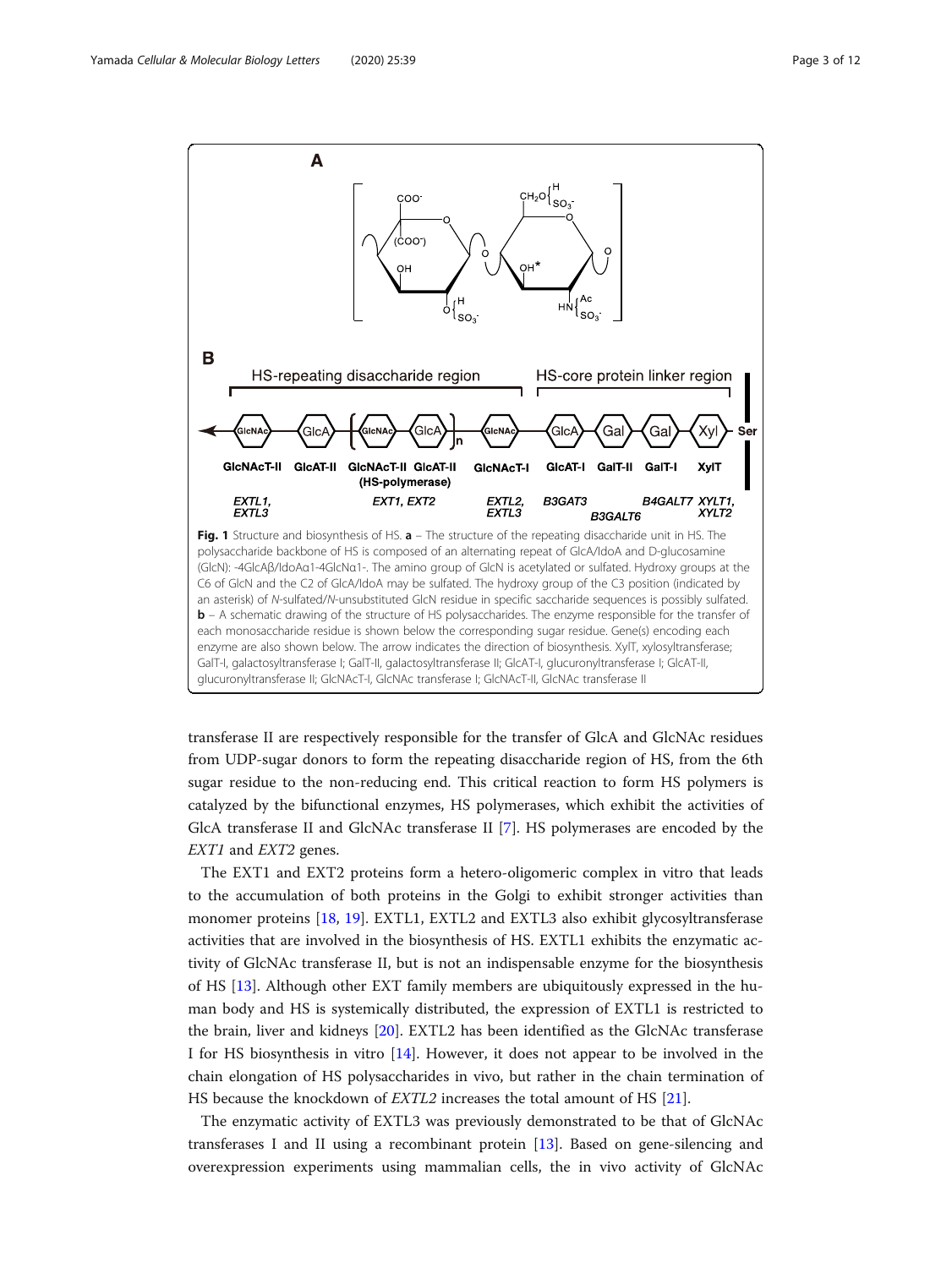transferase I only appears to involve EXTL3. Overexpression of EXTL3 does not affect HS chain elongation [[22\]](#page-10-0). By contrast, gene knockdown with EXTL3 siRNA resulted in an increased HS chain length [[22\]](#page-10-0), suggesting that when less acceptor substrate is available for HS polymerization, longer HS chains form. In addition, the activity of GlcNAc transferase II of EXTL3 was weaker than those of EXT1, EXT2 and the EXT1/EXT2 complex [\[22\]](#page-10-0). Recently, a large panel of Chinese hamster ovary cells with knockout or knock-in of the genes encoding most of the enzymes involved in glycosaminoglycan biosynthesis was engineered to generate a library of isogenic cell lines [[23\]](#page-10-0). HS levels dramatically decreased in the Chinese hamster ovary cells with knockout of EXTL3. Therefore, EXTL3 seems to be responsible for initiating the chain elongation of HS polysaccharides. As with EXT1 and EXT2, the lack of EXTL3 leads to embryonic lethality, possibly because of failed HS biosynthesis [\[24](#page-10-0)].

It has also been reported that EXTL3 may control the modification of glucosamine residues in HS by regulating the activity of N-deacetylase/N-sulfotransferase-1 (NDST-1), which catalyzes the N-deactylation and N-sulfation of GlcNAc residues in HS [[25](#page-10-0), [26](#page-10-0)]. The formation of a complex between EXTL3 and NDST-1 reduces the N-sulfotransferase activity of NDST-1, but not its N-deacetylase activity, contributing to the generation of N-unsubstituted glucosamine residues in HS [[27](#page-10-0)]. This structure shows an inhibitory effect on HS degradation against heparanase, which is a HS-specific hydrolase involved in HS catabolism. The exact function of EXTL3 in HS biosynthesis is still unclear.

# Characteristics of the EXTL3 protein

The EXTL3 protein is composed of 919 amino acids, making it the longest member of the EXT family [\[9](#page-10-0)]. Percentage homologies between the amino acid sequence of human EXTL3 and those of human EXT1, EXT2, EXTL1 and EXTL2 were previously shown to be 26, 29, 23, and 26%, respectively (Table [1\)](#page-1-0) [\[9](#page-10-0)]. EXTL3 is conserved from the common ancestor of all eumetazoans [[9\]](#page-10-0). It is a type II transmembrane protein composed of a short cytoplasmic region, a transmembrane region, and a long Golgi luminal region, which has two glycosyltransferase domains (Fig. [2](#page-4-0)). The GlcA transferase II activity of EXTL3 has not yet been reported. It has been shown to exhibit GlcNAc transferase I and II activities. Since the glycosyltransferase domain on the N-terminal side (GT47) of EXT1/EXT2 was predicted to be GlcA transferase II, based on a bioinformatics analysis [[32\]](#page-10-0), the GT47 domain of EXTL3 may exhibit no enzyme activity. The GT64 domain in EXTL3 appears to have both GlcNAc transferase I and II activities. However, the possibility remains that the GT47 domain in EXTL3 may catalyze the GlcNAc transferase I reaction, i.e., the first transfer of a GlcNAc residue to the tetrasaccharide linkage region, initiating HS polysaccharide formation.

The conformation of the EXTL3 protein was recently characterized [\[32](#page-10-0)]. Awad et al. prepared the human EXTL3 protein without the sequence for the N-terminal cytosolic and transmembrane regions (EXTL3ΔN) and examined its stability and conformation. It was stable, with a high temperature needed to denature it. EXTL3ΔN has two N-glycans at Asn290 and Asn592. These are important for proper folding and secretion. The three-dimensional structure of EXTL3ΔN was examined using circular dichroism spectroscopy as well as solution small-angle X-ray scattering and dynamic light scattering. An extended structure consisting of two distinct regions was revealed, which was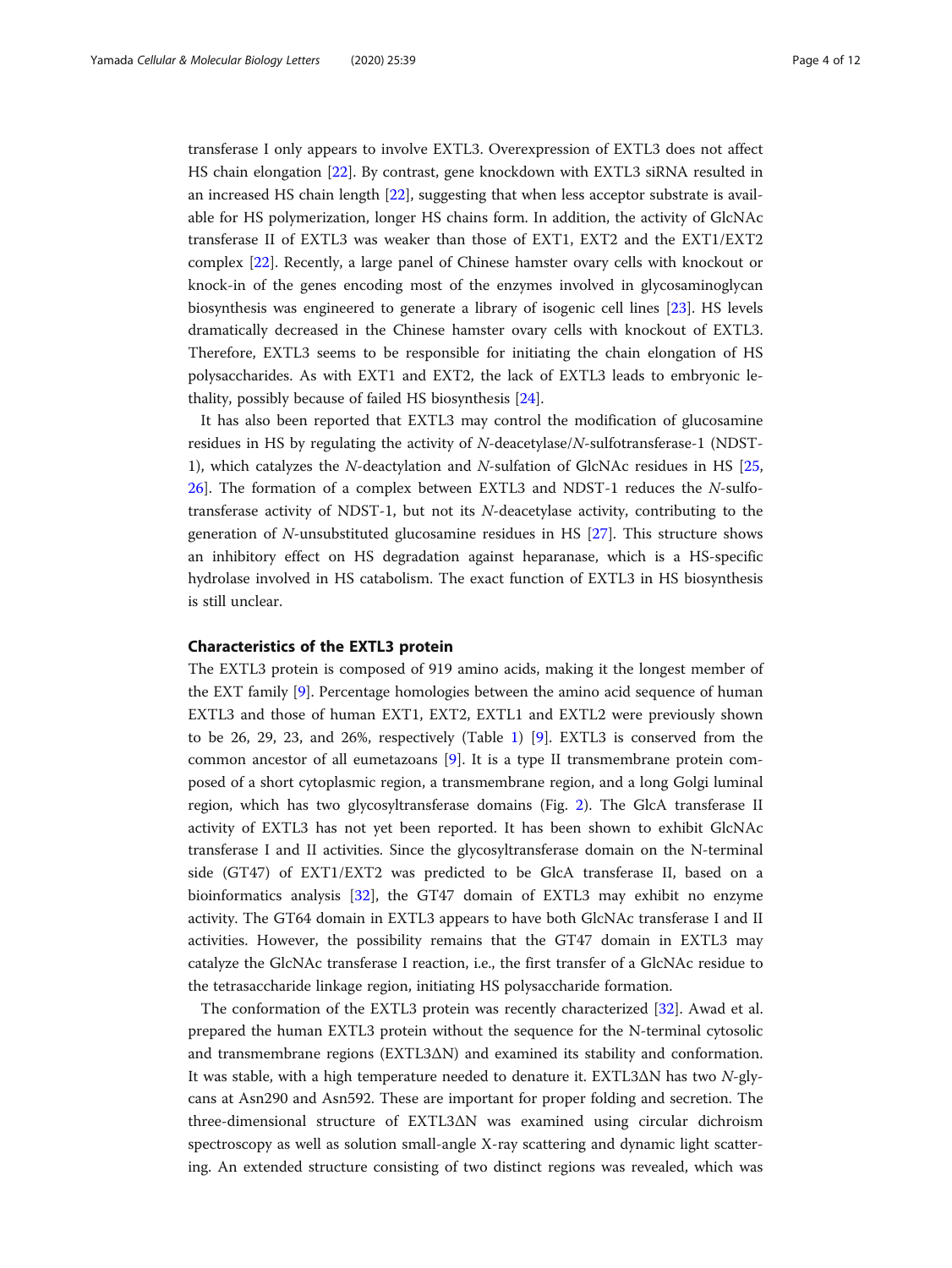<span id="page-4-0"></span>

consistent with the bioinformatics data that suggest the presence of two glycosyltransferase domains.

# Analysis of Extl3-deficient mice

Conventional Extl3-deficient mice have been generated using the gene-targeting method. They were embryonically lethal at approximately 9 days post-coitum (dpc) (Table [2](#page-5-0)) [\[24](#page-10-0)]. HS was not synthesized in the embryos. Since difficulties have been associated with elucidating the tissue-specific functions of Extl3 due to the embryonic lethality of systemic Extl3-knockout mice, Extl3-floxed mice with two loxP sequences flanking exon 2 of the Extl3 gene were generated. Some tissue-specific Extl3-deficient mice have been prepared using the Cre-lox recombination approach. Takahashi et al. created pancreatic β-cell-specific Extl3-knockout mice by mating Extl3-floxed mice with mice harboring the *Cre* transgene under the control of the rat insulin 2 promoter [[24\]](#page-10-0). These mice had an abnormal islet morphology with reduced β-cell proliferation and glucose intolerance due to defective insulin secretion (Table [2\)](#page-5-0), indicating the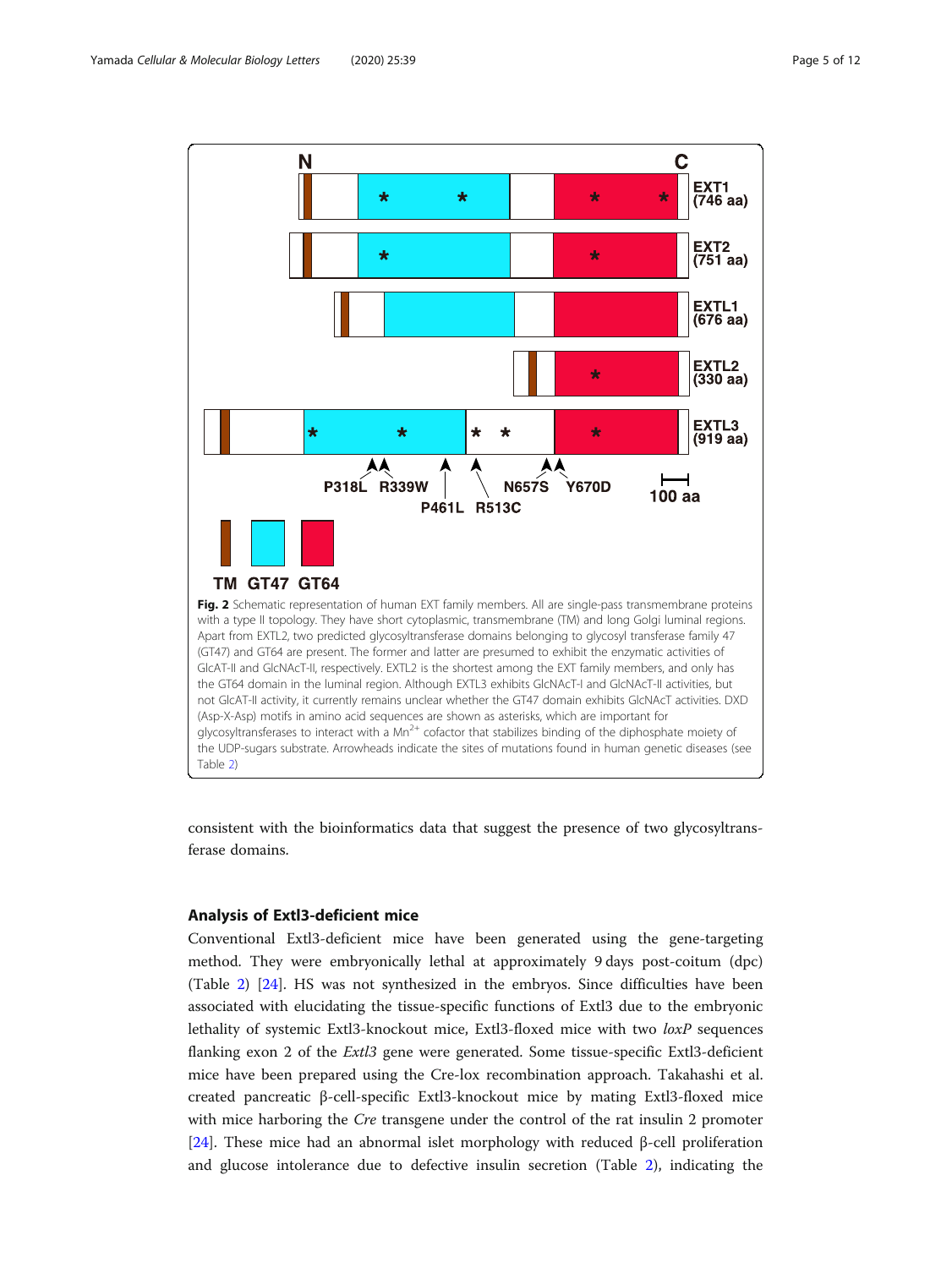<span id="page-5-0"></span>

|  |  |  |  |  | <b>Table 2</b> Loss of function mutations in <i>EXTL3</i> gene |  |  |  |
|--|--|--|--|--|----------------------------------------------------------------|--|--|--|
|--|--|--|--|--|----------------------------------------------------------------|--|--|--|

| Mutations                                               | Phenotypes/Clinical Features                                                                                                                                                                                                                                                                                                                                                                                                                                                                                                                                                                                                        | Reference |
|---------------------------------------------------------|-------------------------------------------------------------------------------------------------------------------------------------------------------------------------------------------------------------------------------------------------------------------------------------------------------------------------------------------------------------------------------------------------------------------------------------------------------------------------------------------------------------------------------------------------------------------------------------------------------------------------------------|-----------|
| Systemic Extl3-deficient<br>mouse                       | Embryonic lethality (9 dpc). No detectable HS by high performance<br>liquid chromatography (HPLC) analysis.                                                                                                                                                                                                                                                                                                                                                                                                                                                                                                                         | [24]      |
| Pancreatic β-cell-specific<br>Extl3- deficient mice     | Impaired postnatal islet maturation. Reduced HS level by<br>immunostaining using an anti-HS antibody (3G10).                                                                                                                                                                                                                                                                                                                                                                                                                                                                                                                        | [24]      |
| Podocyte-specific Extl3-<br>deficient mice              | Irregularities in the glomerular basement membrane and effacement<br>of the foot processes. No increase in urinary albumin excretion.<br>Reduced HS level by immunostaining using an anti-HS antibody,<br>HS4C3, which recognizes the 3-O-sulfated domains of HS.<br>HS4C3 (1:10), which especially binds to                                                                                                                                                                                                                                                                                                                        | $[28]$    |
| Mutations in human EXTL3<br>c.1382C $>$ T (p.Pro461Leu) | Lumbar gibbus, kyphoscoliosis, cervical malformations, hypoplastic<br>odontoid peg with cervical instability, epiphyseal abnormalities, and<br>intellectual disability. HS concentration decreased in the urine and<br>serum, while was normal level in fibroblasts.                                                                                                                                                                                                                                                                                                                                                                | $[29]$    |
| c.1537C $>$ T (p.Arg513Cys)                             | Short stature, metaphyseal abnormalities of the long bones, early<br>death, a lack of T cells, and liver cysts. HS concentration decreased in<br>fibroblasts, while was normal level in the urine and serum.                                                                                                                                                                                                                                                                                                                                                                                                                        | [29]      |
| c.1970A > G (p.Asn657Ser)                               | Cervical malformations, hypoplastic odontoid peg with cervical<br>instability, metaphyseal abnormalities of the long bones, early death,<br>idiopathic CD4 <sup>+</sup> lymphopenia, absolute lack of naive T cells, a typical<br>skin rash, and liver cysts. HS concentration decreased in fibroblasts.                                                                                                                                                                                                                                                                                                                            | $[29]$    |
| c.2008 T > G (p.Tyr670Asp)                              | Short stature, epiphyseal abnormalities, intellectual disability, a lack of<br>T cells, and a typical skin rash. HS concentration decreased in<br>fibroblasts as well as the urine and serum.                                                                                                                                                                                                                                                                                                                                                                                                                                       | $[29]$    |
| c.1015C $>$ T (p.Arg339Trp)                             | Generalized platyspondyly with an increased intervertebral space,<br>narrow sarco-ischiatic notches with a trident-shaped acetabula, and<br>short and plump lim bones, metacarpals, and phalanges. Premature<br>craniosynostosis. Narrowing of the cervical canal and severe narrow-<br>ing of the laryngotracheal tract. Opisthotonus, hyperreflexia, and gen-<br>eralized seizures. Developmental delay, clonic arm movements, and<br>nystagmus. Severe T-cell immunodeficiency. Loger HS chains with an<br>aberrant sulfation pattern. This mutation does not affect the expres-<br>sion level of EXTL3 proteins in fibroblasts. | [30]      |
| c.1382C > T (p.Pro461Leu)                               | Generalized platyspondyly with an increased intervertebral space,<br>narrow sarco-ischiatic notches with a trident-shaped acetabula, and<br>short and thick limb bones, metacarpals, and phalanges. Narrowing of<br>the cervical canal. Muscular hypotonia and marked developmental<br>delay. Severe T-cell immunodeficiency. This mutation does not affect<br>the expression level of EXTL3 proteins in peripheral blood mono-<br>nuclear cells.                                                                                                                                                                                   | $[30]$    |
| $c.953C > T$ (p.Pro318Leu)                              | Severe platyspondyly, kyphoscoliosis, pelvic distortion, constriction of<br>the proximal femora, and brachydactyly. Glycosyltransferase activity of<br>EXTL3 significantly decreased. This mutation does not affect protein<br>stability of EXTL3.                                                                                                                                                                                                                                                                                                                                                                                  | $[31]$    |

importance of HS or Extl3 in the regulation of postnatal islet maturation and normal insulin secretion.

Podocyte-specific Extl3-deficient mice have also been generated by crossing Extl3 floxed mice with mice expressing Cre recombinase under the control of the nephrin gene (Npsh1) promoter [[28](#page-10-0)]. These mice showed significantly reduced HS levels in the glomerular basement membrane with an abnormal morphology (Table 2). However, urinary albumin excretion was not enhanced, indicating that the involvement of HS in the glomerular charge barrier was smaller than expected. Since other kidney cells synthesize HS, the functions of the glomerular filter barrier may be compensated by other HS-proteoglycans secreted by the surrounding cells. Further studies are needed to clarify the major negative charges of the kidney glomerulus.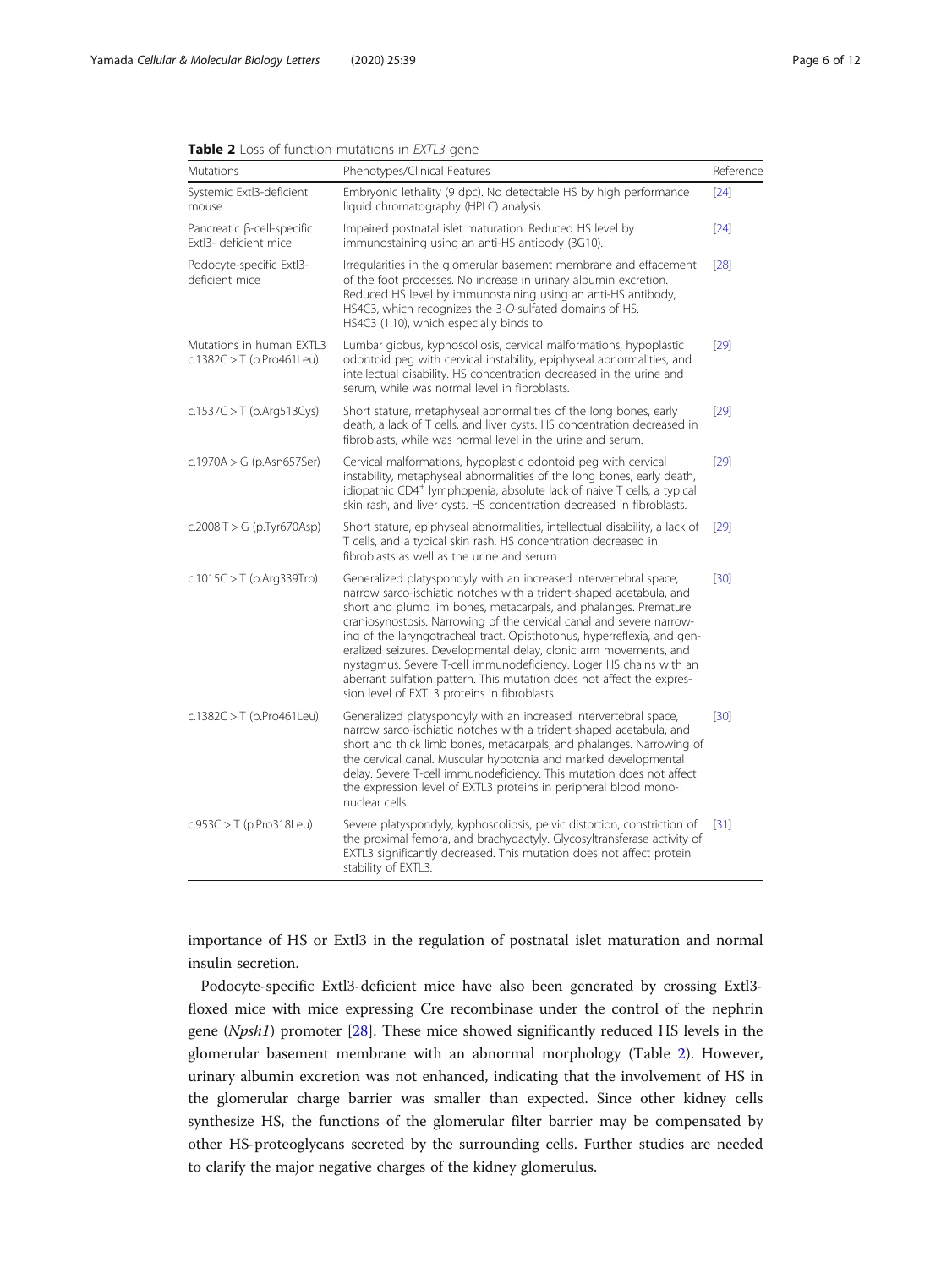We generated two Extl3-deficient mouse lines: glutamatergic neuron-specific using Cre recombinase under the control of the  $Ca^{2+}/c$ almodulin-dependent protein kinase II gene promoter; and T-cell-specific using Cre recombinase under the control of the lymphocyte-specific protein tyrosine kinase gene promoter (unpublished results). Their phenotypes are currently being investigated.

# Novel function of EXTL3 as a cell surface receptor

As described above, EXTL3 functions as a GlcNAc transferase and is essential for the biosynthesis of HS. This has been established based in various studies using cellular and mouse models. Although the meanings have not been fully elucidated, EXTL3 seems to function as a cell surface receptor.

Kobayashi et al. identified Extl3 as a cell surface receptor of rat regenerating isletderived (Reg) 1 protein, [[33](#page-10-0)], which is an ortholog of human REG1A and REG1B. The Reg family comprises four groups of proteins: Reg1, Reg2, Reg3 and Reg4 [[34](#page-10-0)]. REG1A and REG1B are expressed in humans, while Reg1 is expressed in rodents. There is no human ortholog of mouse Reg2. The Reg3 group includes the rodent Reg3a, Reg3b, Reg3g and Reg3d, and the human REG3A and REG3B. Rodent Reg4 or human REG4 have the lowest similarity with any other rodent or human Reg proteins.

Reg1 protein was initially discovered in regenerating islets of the pancreas. It has been shown to stimulate islet β-cell growth [[35\]](#page-10-0). Some Reg family members are expressed in the gastrointestinal tract, brain, liver and skin, and they are implicated in cancer, inflammation or tissue injury. The signal of the Reg1 protein was reported to be mediated by cell surface EXTL3 [[33\]](#page-10-0).

When EXTL3 catalyzes the reaction for HS biosynthesis, it needs to be located at the Golgi apparatus. However, Kobayashi et al. showed that the cellular distribution of Extl3 was on the cell surface [\[33](#page-10-0)]. The overexpression of Extl3 in the rat insulinomaderived β-cell line RINm5F increased its cell proliferation in response to a Reg1 protein, suggesting that Reg1 protein-dependent signaling is enhanced by the strongly expressed receptor Extl3 [[33\]](#page-10-0). The expression of phosphorylated ERK and phosphorylated AKT was previously shown to be enhanced by stimulation with REG1A in HUVECs, indicating that the signaling pathway involving ERK and AKT was activated by REG1A via the EXTL3 receptor [[36\]](#page-10-0).

Most Reg1 studies have been performed using pancreatic cells, but it is also expressed in the central nervous system and its expression is developmentally regulated [[37](#page-10-0)]. Acquatella-Tran Van Ba et al. examined the expression of the Extl3 protein in PC12 neuronal cells and β3-tubulin-positive rat hippocampal neurons using immunofluorescence, showing that it was mainly localized in the Golgi apparatus, but also co-localized with Reg1 protein at the plasma membranes of cell bodies and neurites [[38\]](#page-10-0). Although the overexpression of Extl3 alone in PC12 cells did not modify the number of cells with longer neurites, adding Reg1 led to a 2-fold increase in the number of cells with longer neurites. This suggests that Reg1 effects on neurite outgrowth are mediated through its receptor Extl3. Furthermore, the proportion of cells with longer neurites was significantly smaller following the downregulation of Extl3 by shRNA than when the control non-effective shRNA was used.

The role of EXTL3 in Reg1-signaling has yet to be sufficiently demonstrated [[34](#page-10-0)]. Direct interaction between Reg1 and AExtl3 has not been shown conclusively via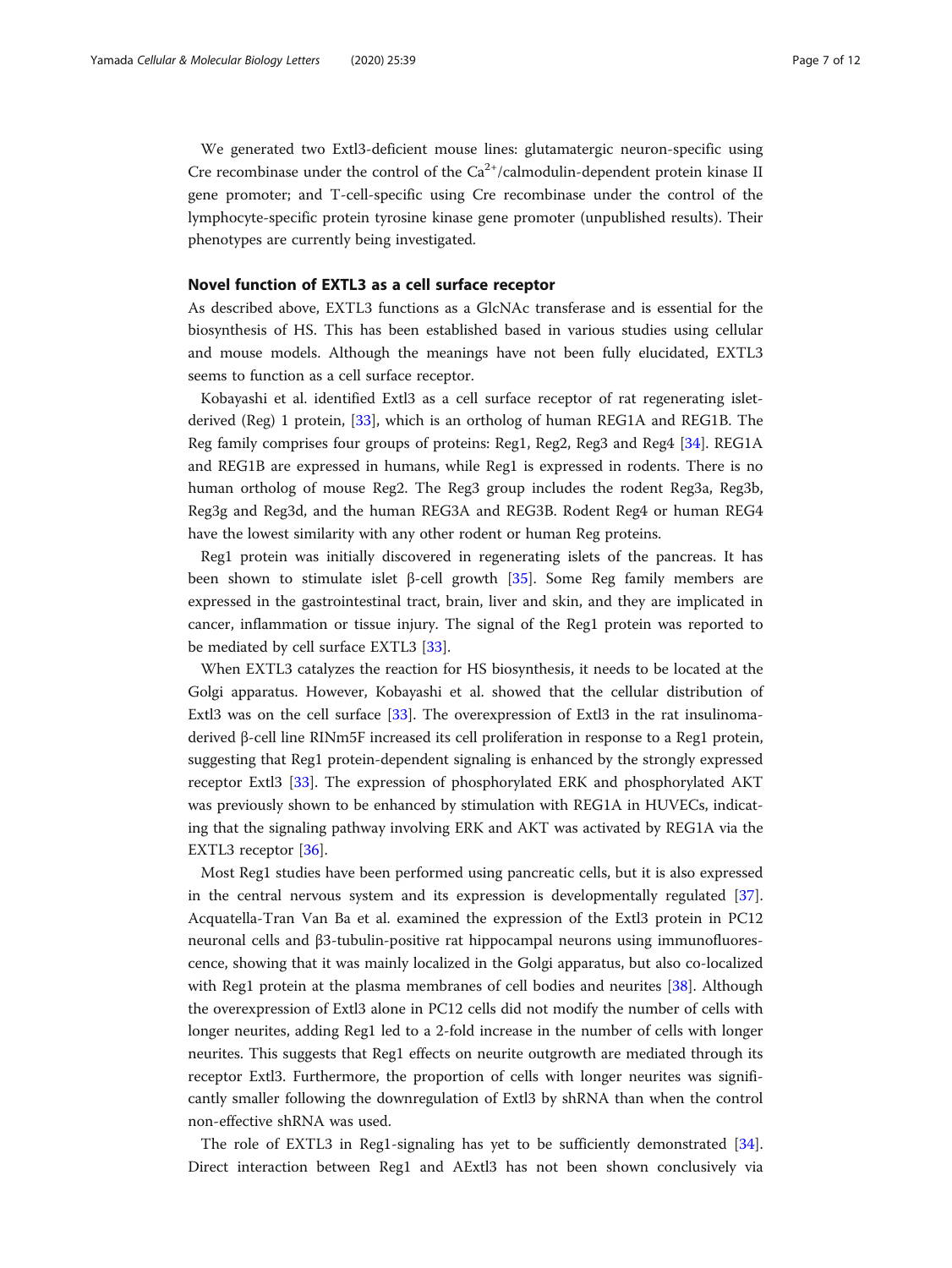immunoprecipitation or other methods. Although Mueller et al. performed a yeast twohybrid analysis to find the binding partners of rat Reg1, the identified clones did not show homology with the *Extl3* gene [\[39\]](#page-10-0). Kadowaki et al. reported that EXTL3 does not seem to act upstream of kinases believed to be targeted by Reg1 [[40\]](#page-11-0). Most importantly, a role of EXTL3 in intracellular signaling has never been confirmed. Although Mizuno et al. suggested that EXTL3 induces the NF-κB signaling through stimulation with TNF- $\alpha$  [[41\]](#page-11-0), a link between Reg1 and this signaling pathway has never been established. Therefore, evidence of a function for EXTL3 in Reg1 signaling is not only inconclusive but even conflicting.

The involvement of EXTL3 in the signaling of other Reg proteins has also been reported. Levetan et al. identified EXTL3 as a REG3A-binding protein on the cell surface and demonstrated that REG3A enhances EXTL3 translocation from the membrane to the nucleus [\[42\]](#page-11-0). Lai et al. demonstrated that REG3A is abundantly expressed in the epidermal keratinocytes of psoriasis patients and promotes wound re-epithelialization and psoriatic hyperproliferation [[43\]](#page-11-0). Silencing EXTL3 inhibited the effects of REG3A on cell proliferation and differentiation. Furthermore, an antibody against EXTL3 abrogated the activity of REG3A. However, EXTL3 silencing did not decrease the effects of fibroblast growth factor 7, which requires HS as a co-receptor, indicating that REG3A acts through EXTL3 as its functional receptor expressed on the cell surface of keratinocytes independent of its glycosyltransferase activity.

Lai et al. also identified the downstream signaling molecule of EXTL3 as phosphatidylinositol 3-kinase (PI3K). REG3A was shown to activate the EXTL3-PI3K-AKT signaling pathway to regulate keratinocyte proliferation and/or differentiation [[43](#page-11-0)]. However, the role of EXTL3 in REG3A signaling is also debatable [[34\]](#page-10-0). The amount of HS on the keratinocyte cell surface and in the wound environment is very low, but the predominant glycosaminoglycan in the skin is dermatan sulfate, which can act as a coreceptor for fibroblast growth factor 7 [[44](#page-11-0)]. Blocking EXTL3 did not affect REG3Ainduced cell proliferation [[45\]](#page-11-0).

Epidermal growth factor receptor (EGFR) has been reported to be another candidate for the receptor for REG3A. Immunostaining showed that EGFR and REG3A can colocalize on SW1990 pancreatic adenocarcinoma cells and their complex could be detected using co-immunoprecipitation. The REG3A-enhanced expression of the cell cycle regulatory switch cyclin D1 could be negated by treatment with an EGFR inhibitor, suggesting the involvement of EGFR in REG3A signaling [[45](#page-11-0)].

The involvement of EXTL3 in endometriosis, a benign chronic condition characterized by the existence of endometrial-like stroma and glandular tissue in extrauterine locations, was recently reported [[46\]](#page-11-0). Unidentified factor(s) in the serum of patients interacted with EXTL3, resulting in increased colony formation in regenerating cell cultures. Although REG proteins were not examined in that study, EXTL3 may play a role in endometriosis as a membrane signaling molecule that interacts with these ligands. However, cell surface HS synthesized by EXTL3 may regulate the cell entry of viruses, potentially contributing to the pathogenesis of endometriosis.

# Congenital diseases caused by mutations in the human EXTL3 gene

Genetic diseases caused by biallelic mutations in the EXTL3 gene have been reported. Oud et al. found that homozygous missense mutations in EXTL3, including c.1382C >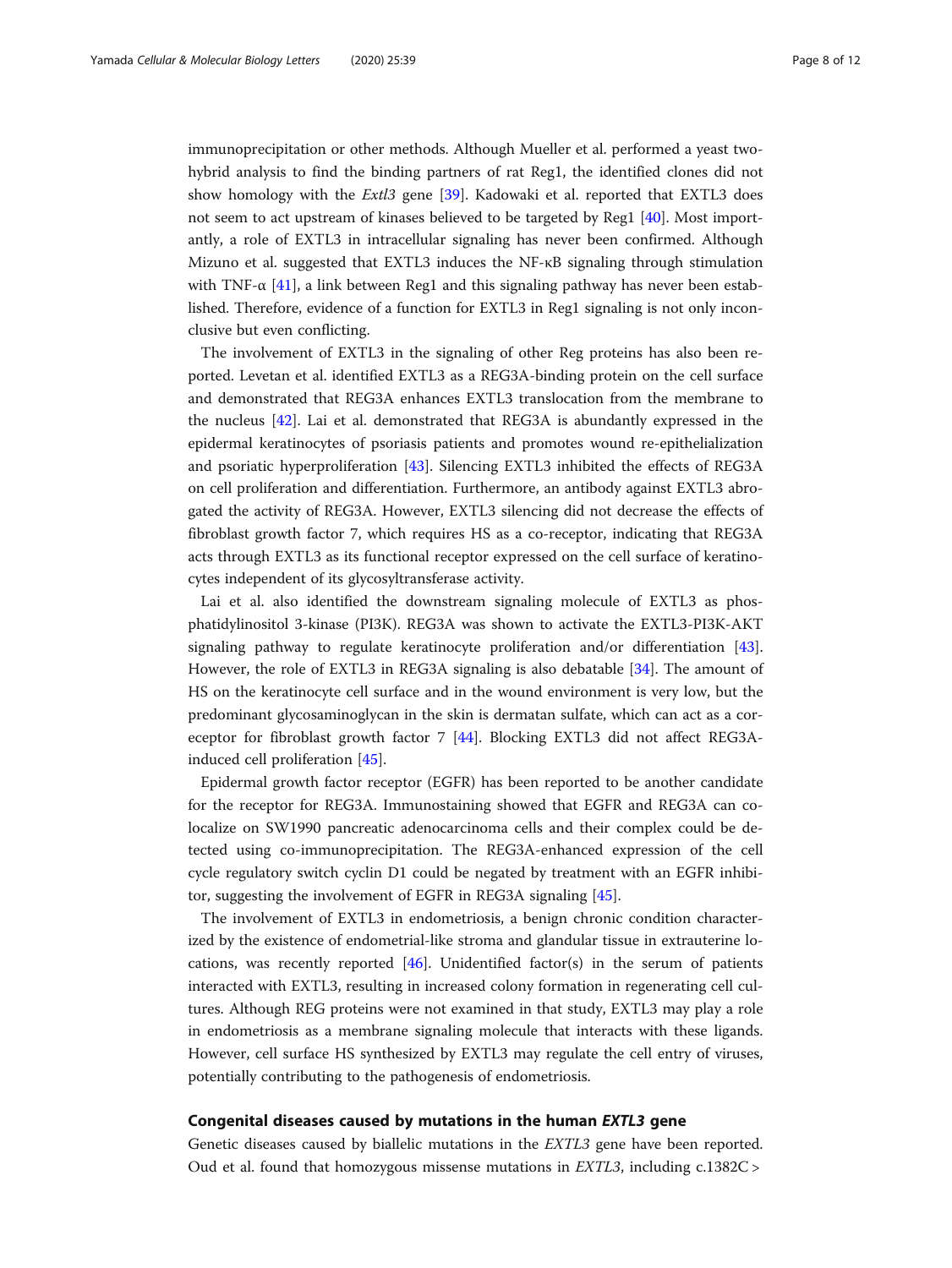T (p.Pro461Leu), c.1537C > T (p.Arg513Cys), c.1970A > G (p.Asn657Ser) and c.2008 T > G (p.Tyr670Asp), resulted in a neuro-immuno-skeletal dysplasia syndrome [[29](#page-10-0)]. Affected individuals presented with various skeletal abnormalities and neurodevelopmental defects. Some patients also showed severe combined immunodeficiency with a complete absence of T cells (Table [2](#page-5-0)). All four mutations were located in the luminal region, with the former two mutations and latter two near or inside the GT47 and GT64 domains, respectively (Fig. [2](#page-4-0)). The concentration of HS was lower in the fibroblasts of affected individuals, except for those from a patient with a homozygous missense mutation of c.1382C > T (p.Pro461Leu). The catalytic activities of GlcNAc transferases I and II in mutated EXTL3 proteins have not yet been assessed.

Volpi et al. also examined patients with severe skeletal dysplasia, T-cell immunodeficiencies and developmental delays (Table [2\)](#page-5-0) [[30\]](#page-10-0). The homozygous missense mutations in the EXTL3 gene,  $c.1015C > T$  (p.Arg339Trp) and  $c.1382C > T$  (p.Pro461Leu), have been implicated in the pathogenesis of this disease. These two mutations are both located in the glycosyltransferase domain GT47. Abnormalities were detected in the production of HS by the fibroblasts of patients. However, the catalytic activities of GlcNAc transferases in mutated EXTL3 proteins have not yet been investigated.

We previously reported a novel type of spondylo-epi-metaphyseal dysplasia caused by biallelic EXTL3 mutations [\[31](#page-10-0)]. Anomalies were observed in the spine, epiphyses and metaphyses of patients (Table [2](#page-5-0)). The mutation identified in the EXTL3 gene was c.953C > T (p.Pro318Leu). It differed from those reported previously. The substituted residue in EXTL3 is highly conserved among diverse species [[9\]](#page-10-0). We examined the GlcNAc tansferase II activity of the EXTL3 missense variant. The recombinant mutant protein exhibits markedly weaker activity than the wild-type enzyme, suggesting that the mutation reduces enzyme activity.

Based on the findings obtained from 14 patients from nine unrelated families, the phenotypic spectrum of the disease may now be defined [\[47](#page-11-0)]. Critical features are severe platyspondyly, brachydactyly and kyphoscoliosis. The majority of patients present with facial dysmorphisms, with upslanting palpebral fissures, frontal bossing, a prominent nose and a broad nasal tip. Truncal hypotonia and severe motor development delays are commonly observed. Some patients have a history of seizures and liver and kidney cysts. Several patients had T-cell lymphopenia, Omenn syndrome or eosinophilia, indicating that immune dysregulation is part of the phenotype of this disease. It currently remains unknown whether these phenotypes are due to abnormalities in the structure of HS and/or the receptor function of EXTL3.

# Concluding remarks

Several issues have yet to be resolved in studies on the EXTL3 protein. The role of EXTL3 in the biosynthesis of HS remains unclear. Although EXTL3 is considered to play a role in the initiation reaction of the biosynthesis of HS [[22\]](#page-10-0), this process does not appear to be inhibited at the transfer of the first GlcNAc residue in Extl3-deficient mice. This is because the phenotype of Ext1- or Ext2-deficient mice is more severe than that of Extl3-deficient mice. Both mice exhibit embryonic lethality, with Ext1- or Ext2 deficient mice and Extl3-deficient mice dying at 7.5 [\[48,](#page-11-0) [49\]](#page-11-0) and 9 dpc [[24\]](#page-10-0), respectively. Weak and incomplete compensation by other glycosyltransferases such as Extl2 may prolong the survival of Extl3-deficient mice. However, these glycosyltransferases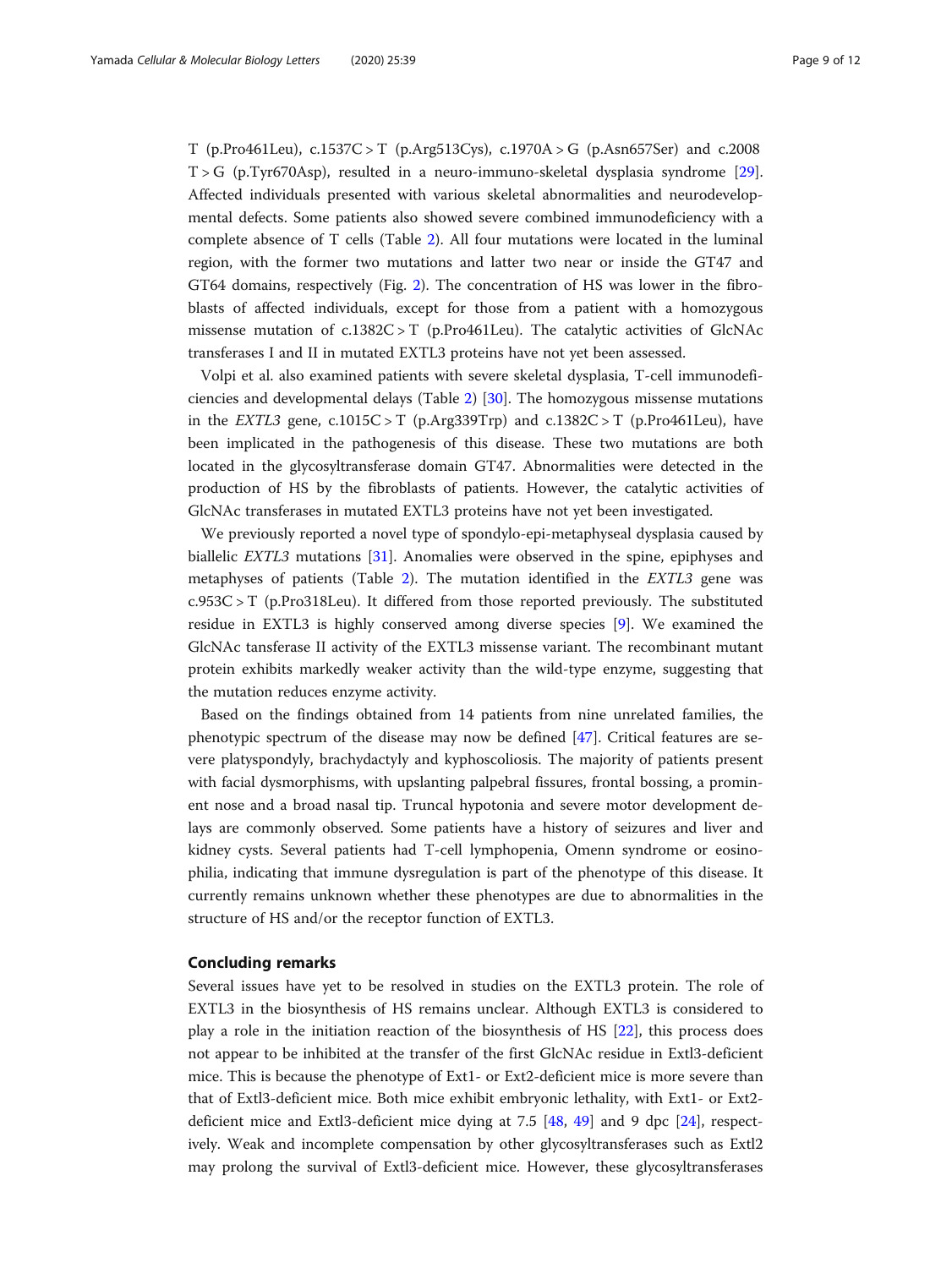<span id="page-9-0"></span>have not yet been identified. Therefore, the structures of presumably truncated HS chains synthesized by Extl3-deficient mice need to be elucidated.

The active domains for GlcNAc transferases in EXTL3 currently remain unknown. There are two predicted glycosyltransferase domains: GT47 and GT64 (Fig. [2\)](#page-4-0). Based on previous studies on EXT1 [\[50\]](#page-11-0), the GT64 domain is predicted to exhibit the activity of GlcNAc transferase II. However, it has not yet been established whether the GT47 domain in EXTL3 exhibits enzymatic activity, if this is GlcNAc transferase I activity, or whether the GT64 domain exhibits both GlcNAc transferase I and II activities. Therefore, further characterization of this enzyme is required. Mutations in EXTL3 of the patient were found in the GT47 domain (Fig. [2\)](#page-4-0), which is the predicted GlcA transferase II domain and may have no enzyme activity. However, HS concentrations were shown to be lower in some cases (Table [2\)](#page-5-0).

Although EXTL3 functions as a receptor molecule, it has not yet been characterized in sufficient detail. More detailed structural information on the binding sites for ligands is needed, and the transduction of intracellular signaling warrants further study.

It is not clear whether symptoms of the diseases caused by mutations in the human EXTL3 gene are due to the lack of HS or a deficiency in the cellular signaling of REG proteins through the EXTL3 receptor. This is because the GlcNAc transferase I activity of the mutated EXTL3 proteins has not been examined. In some cases, the level of HS in patient fibroblasts is not affected. Structural studies on HS in patients have been insufficient, but are essential for clarifying the underlying pathogenic mechanisms. A detailed characterization of Extl3-deficient mice may also resolve these issues.

#### Abbreviations

EXT: Exostosin; EXTL: Exostosin-like; HS: Heparan sulfate; Gal: D-galactose; GlcA: D-glucuronic acid; GlcNAc: N-acetyl-Dglucosamine; IdoA: L-iduronic acid; Xyl: Xylose; REG: Regenerating islet-derived; UDP: Uridine diphosphate

#### Acknowledgments

I would like to thank Dr. Shuji Mizumoto (Meijo University) for helping me to prepare Figs. [1](#page-2-0) and [2](#page-4-0).

#### Author's contributions

I conceived the subject matter and wrote this review. The author(s) read and approved the final manuscript.

#### Funding

This study was supported in part by the Grant-in-Aid for Scientific Research (C) 18 K06670 from the Japanese Society for the Promotion of Science (JSPS) and the Grant-in-Aid for the Research Center for Pathogenesis of Intractable Diseases from the Research Institute of Meijo University.

#### Availability of data and materials

Not applicable.

#### Ethics approval and consent to participate

Not applicable.

### Consent for publication

Not applicable.

#### Competing interests

Not applicable.

Received: 18 April 2020 Accepted: 11 August 2020 Published online: 20 August 2020

#### References

- 1. Wicklund CL, Pauli RM, Johnson DR, Hecht JT. Natural history of hereditary multiple exostoses. Am J Med Genet. 1995; 55(1):43–6.
- 2. Schmale GA, Conrad EU, Raskind WH. The natural history of hereditary multiple exostoses. J Bone Joint Surg Am. 1994; 76(7):986–92.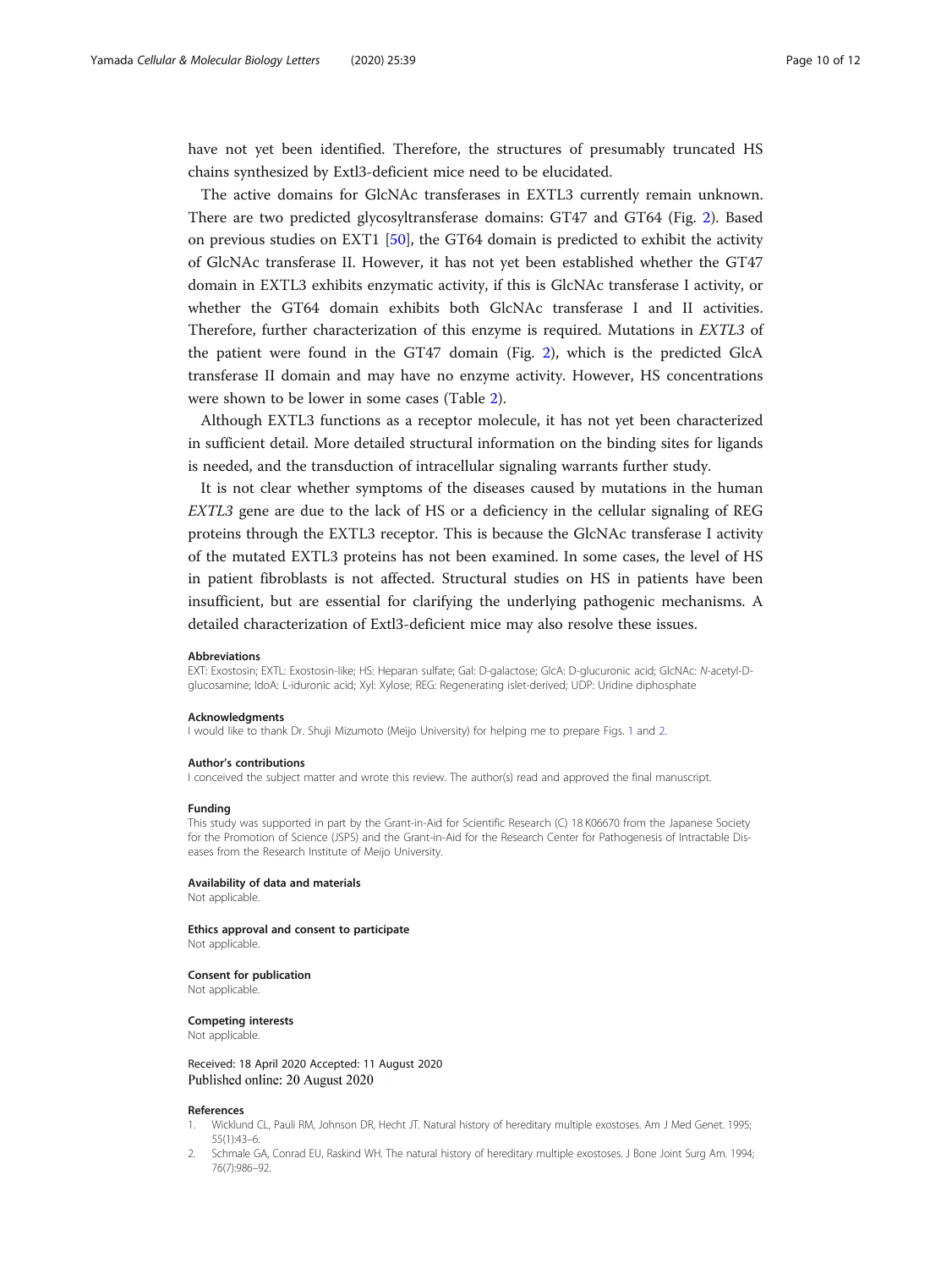- <span id="page-10-0"></span>3. Pacifici M. The pathogenic roles of heparan sulfate deficiency in hereditary multiple exostoses. Matrix Biol. 2018;71–72: 28–39.
- 4. Cook A, Raskind W, Blanton SH, Pauli RM, Gregg RG, Francomano CA, et al. Genetic heterogeneity in families with hereditary multiple exostoses. Am J Hum Genet. 1993;53(1):71–9.
- 5. Le Merrer M, Legeai-Mallet L, Jeannin PM, Horsthemke B, Schinzel A, Plauchu H, et al. A gene for hereditary multiple exostoses maps to chromosome 19p. Hum Mol Genet. 1994;3(5):717–22.
- 6. Wu YQ, Heutink P, de Vries BB, Sandkuijl LA, van den Ouweland AM, Niermeijer MF, et al. Assignment of a second locus for multiple exostoses to the pericentromeric region of chromosome 11. Hum Mol Genet. 1994;3(1):167–71.
- 7. Lind T, Tufaro F, McCormick C, Lindahl U, Lidholt K. The putative tumor suppressors EXT1 and EXT2 are glycosyltransferases required for the biosynthesis of heparan sulfate. J Biol Chem. 1998;273(41):26265–8.
- 8. McCormick C, Leduc Y, Martindale D, Mattison K, Esford L, Dyer A, Tufaro F. The putative tumour suppressor EXT1 alters the expression of cell-surface heparan sulfate. Nat Genet. 1998;19(2):158–61.
- 9. Busse-Wicher M, Wicher KB, Kusche-Gullberg M. The exostosin family: proteins with many functions. Matrix Biol. 2014;35:25–33.
- 10. Wise CA, Clines GA, Massa H, Trask BJ, Lovett M. Identification and localization of the gene for EXTL, a third member of the multiple exostoses gene family. Genome Res. 1997;7(1):10–6.
- 11. Wuyts W, Van Hul W, Hendrickx J, Speleman F, Wauters J, De Boulle K, et al. Identification and characterization of a novel member of the EXT gene family, EXTL2. Eur J Hum Genet. 1997;5(6):382–9.
- 12. Van Hul W, Wuyts W, Hendrickx J, Speleman F, Wauters J, De Boulle K, et al. Identification of a third EXT-like gene (EXTL3) belonging to the EXT gene family. Genomics. 1998;47(2):230–7.
- 13. Kim BT, Kitagawa H, Tamura J, Saito T, Kusche-Gullberg M, Lindahl U, Sugahara K. Human tumor suppressor EXT gene family members EXTL1 and EXTL3 encode alpha 1,4- N-acetylglucosaminyltransferases that likely are involved in heparan sulfate/ heparin biosynthesis. Proc Natl Acad Sci U S A. 2001;98(13):7176–81.
- 14. Okada M, Nadanaka S, Shoji N, Tamura J, Kitagawa H. Biosynthesis of heparan sulfate in EXT1-deficient cells. Biochem J. 2010;428(3):463–71.
- 15. Conrad HE. Heparin-Binding Proteins. San Diego: Academic Press; 1998.
- 16. Xu D, Esko JD. Demystifying heparan sulfate-protein interactions. Annu Rev Biochem. 2014;83:129–57.
- 17. Kreuger J, Kjellén L. Heparan sulfate biosynthesis: regulation and variability. J Histochem Cytochem. 2012;60(12):898–907. 18. Busse M, Kusche-Gullberg M. In vitro polymerization of heparan sulfate backbone by the EXT proteins. J Biol Chem.
- 2003;278(42):41333–7.
- 19. Kim BT, Kitagawa H, Tanaka J, Tamura J, Sugahara K. In vitro heparan sulfate polymerization: crucial roles of core protein moieties of primer substrates in addition to the EXT1-EXT2 interaction. J Biol Chem. 2003;278(43):41618–23.
- 20. Stickens D, Brown D, Evans GA. EXT genes are differentially expressed in bone and cartilage during mouse embryogenesis. Dev Dyn. 2000;218(3):452–64.
- 21. Nadanaka S, Kagiyama S, Kitagawa H. Roles of EXTL2, a member of the EXT family of tumour suppressors, in liver injury and regeneration processes. Biochem J. 2013;454(1):133–45.
- 22. Busse M, Feta A, Presto J, Wilén M, Grønning M, Kjellén L, Kusche-Gullberg M. Contribution of EXT1, EXT2, and EXTL3 to heparan sulfate chain elongation. J Biol Chem. 2007;282(45):32802–10.
- 23. Chen YH, Narimatsu Y, Clausen TM, Gomes C, Karlsson R, Steentoft C, et al. The GAGOme: a cell-based library of displayed glycosaminoglycans. Nat Methods. 2018;15(11):881–8.
- 24. Takahashi I, Noguchi N, Nata K, Yamada S, Kaneiwa T, Mizumoto S, et al. Important role of heparan sulfate in postnatal islet growth and insulin secretion. Biochem Biophys Res Commun. 2009;283(1):113–8.
- 25. Kusche-Gullberg M, Kjellén L. Sulfotransferases in glycosaminoglycan biosynthesis. Curr Opin Struct Biol. 2003;13(5):605–11.
- 26. Ringvall M, Kjellén L. Mice deficient in heparan sulfate N-deacetylase/N-sulfotransferase 1. Prog Mol Biol Transl Sci. 2010; 93:35–58.
- 27. Nadanaka S, Purunomo E, Takeda N, Tamura J, Kitagawa H. Heparan sulfate containing unsubstituted glucosamine residues: biosynthesis and heparanase-inhibitory activity. J Biol Chem. 2014;289(22):15231–43.
- 28. Aoki S, Saito-Hakoda A, Yoshikawa T, Shimizu K, Kisu K, Suzuki S, et al. The reduction of heparan sulphate in the glomerular basement membrane does not augment urinary albumin excretion. Nephrol Dial Transplant. 2018;33(1):26–33.
- 29. Oud MM, Tuijnenburg P, Hempel M, van Vlies N, Ren Z, Ferdinandusse S, et al. Mutations in EXTL3 cause neuroimmuno-skeletal dysplasia syndrome. Am J Hum Genet. 2017;100(2):281–96.
- 30. Volpi S, Yamazaki Y, Brauer PM, van Rooijen E, Hayashida A, Slavotinek A, et al. EXTL3 mutations cause skeletal dysplasia, immune deficiency, and developmental delay. J Exp Med. 2017;214(3):623–37.
- 31. Guo L, Elcioglu NH, Mizumoto S, Wang Z, Noyan B, Albayrak HM, et al. Identification of biallelic EXTL3 mutations in a novel type of spondylo-epi-metaphyseal dysplasia. J Hum Genet. 2017;62(8):797–801.
- 32. Awad W, Kjellström S, Svensson Birkedal G, Mani K, Logan DT. Structural and biophysical characterization of human EXTL3: domain organization, glycosylation, and solution structure. Biochemistry. 2018;57(7):1166–77.
- 33. Kobayashi S, Akiyama T, Nata K, Abe M, Tajima M, Shervani NJ, et al. Identification of a receptor for reg (regenerating gene) protein, a pancreatic beta-cell regeneration factor. J Biol Chem. 2000;275(15):10723–6.
- 34. Chen Z, Downing S, Tzanakakis ES. Four decades after the discovery of regenerating islet-derived (Reg) proteins: current understanding and challenges. Front Cell Dev Biol. 2019;7:235.
- 35. Terazono K, Yamamoto H, Takasawa S, Shiga K, Yonemura Y, Tochino Y, Okamoto H. A novel gene activated in regenerating islets. J Biol Chem. 1988;263(5):2111–4.
- 36. Hara K, Fukui H, Sun C, Kitayama Y, Eda H, Yamasaki T, et al. Effect of REG Iα protein on angiogenesis in gastric cancer tissues. Oncol Rep. 2015;33(5):2183–9.
- 37. de la Monte SM, Ozturk M, Wands JR. Enhanced expression of an exocrine pancreatic protein in Alzheimer's disease and the developing human brain. J Clin Invest. 1990;86(3):1004–13.
- 38. Acquatella-Tran Van Ba I, Marchal S, François F, Silhol M, Lleres C, Michel B, et al. A. Regenerating islet-derived 1α (Reg-1α) protein is new neuronal secreted factor that stimulates neurite outgrowth via exostosin tumor-like 3 (EXTL3) receptor. J Biol Chem 2012;287(7):4726–4739.
- 39. Mueller CM, Zhang H, Zenilman ME. Pancreatic reg I binds MKP-1 and regulates cyclin D in pancreatic-derived cells. J Surg Res. 2008;150(1):137–43.